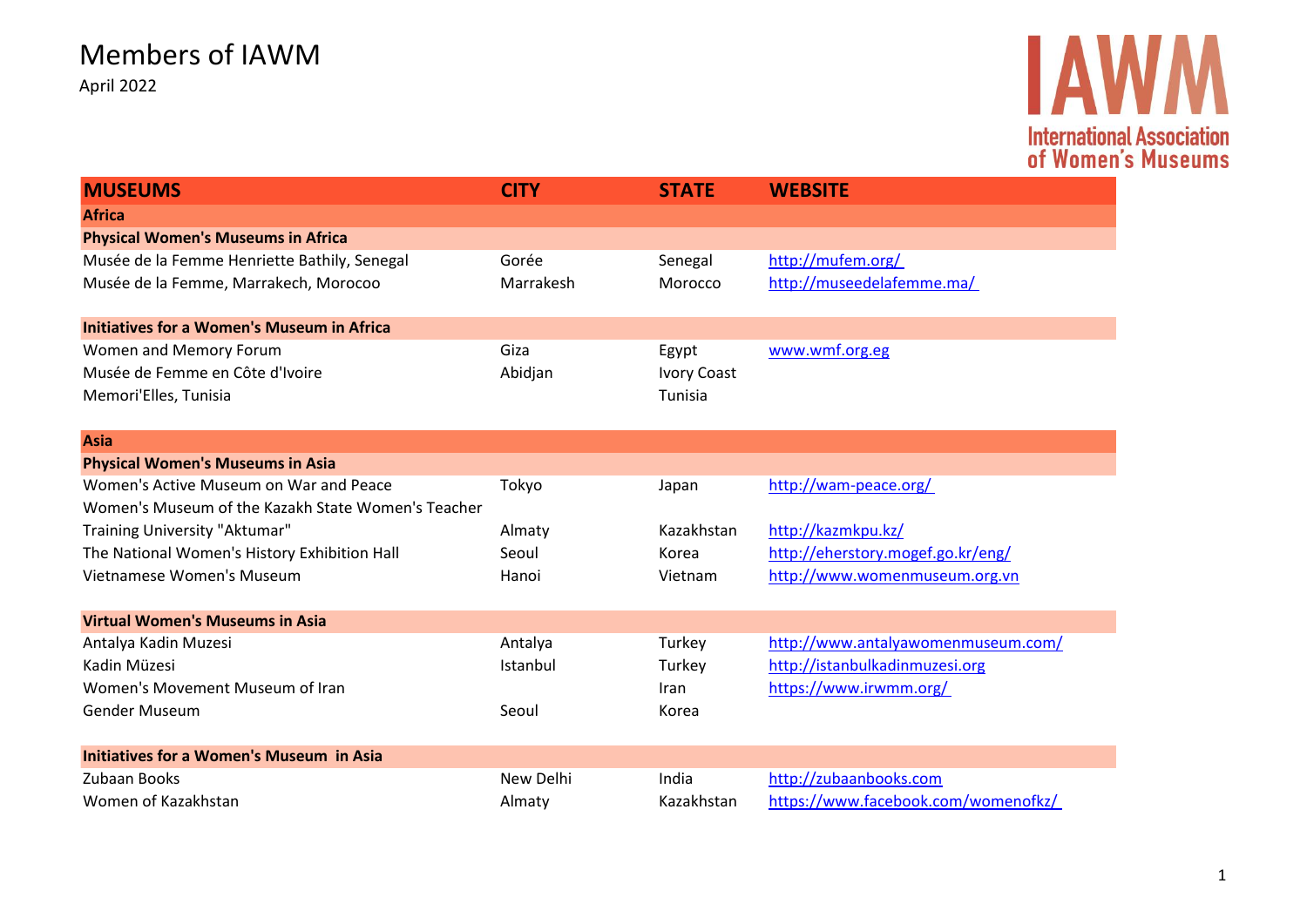Members of IAWM April 2022

# **IAWM International Association<br>of Women's Museums**

| <b>Eden Association</b>                      |               | <b>Israel</b> | www.edenassociation.org               |
|----------------------------------------------|---------------|---------------|---------------------------------------|
| <b>Australia</b>                             |               |               |                                       |
| <b>Physical Women's Museums in Australia</b> |               |               |                                       |
| National Pioneer Women's Hall of Fame        | Alice Springs | Australia     | http://www.pioneerwomen.com.au        |
| <b>Europe</b>                                |               |               |                                       |
| <b>Physical Women's Museums in Europe</b>    |               |               |                                       |
| Muzeu i Grave MiG Albanian Women's Museum    | Tirana        | Albania       | http://mig-al.org/museum/             |
| Frauenmuseum Hittisau                        | Hittisau      | Austria       | http://www.frauenmuseum.at/           |
| Das verborgene Museum                        | <b>Berlin</b> | Germany       | http://www.dasverborgenemuseum.de/    |
| Frauenmuseum Bonn                            | <b>Bonn</b>   | Germany       | http://www.frauenmuseum.de/           |
| Museum Frauenkultur Regional - International | Fürth         | Germany       | http://www.frauenindereinenwelt.de/   |
| Frauenmuseum Wiesbaden                       | Wiesbaden     | Germany       | http://www.frauenmuseum-wiesbaden.de/ |
| Konubókastofa or The Womens book lounge      | Eyrarbakki    | Iceland       | http://konubokastofa.is/              |
| Frauenmuseum Meran                           | Meran         | Italy         | http://www.museia.it/                 |
| Museo Soggetto Montagna Donna                | Olle a Borgo  | Italy         | http://www.casaandriollo.it/          |
| Kvinnemuseet                                 | Kongsvinger   | Norway        | http://www.kvinnemuseet.no            |
| Gender Museum                                | Kharkiv       | Ukraine       | http://gender.at.ua                   |
|                                              |               | United        |                                       |
| <b>Glasgow Women's Library</b>               | Glasgow       | Kingdom       | https://womenslibrary.org.uk/         |
|                                              |               | United        |                                       |
| <b>Hundred Heroines</b>                      | London        | Kingdom       | https://hundredheroines.org           |
| <b>Virtual Women's Museums in Europe</b>     |               |               |                                       |
| Women's Museum Ireland                       |               | Ireland       | http://www.womensmuseumofireland.ie/  |
| <b>Bremer Frauenmuseum</b>                   | <b>Bremen</b> | Germany       | https://bremer-frauenmuseum.de/       |
| Muzej žena Crne Gore                         |               | Montenegro    | http://www.muzejzena.me               |
| Herstorymuseum                               | Madrid        | Spain         | http://www.herstorymuseum.org/        |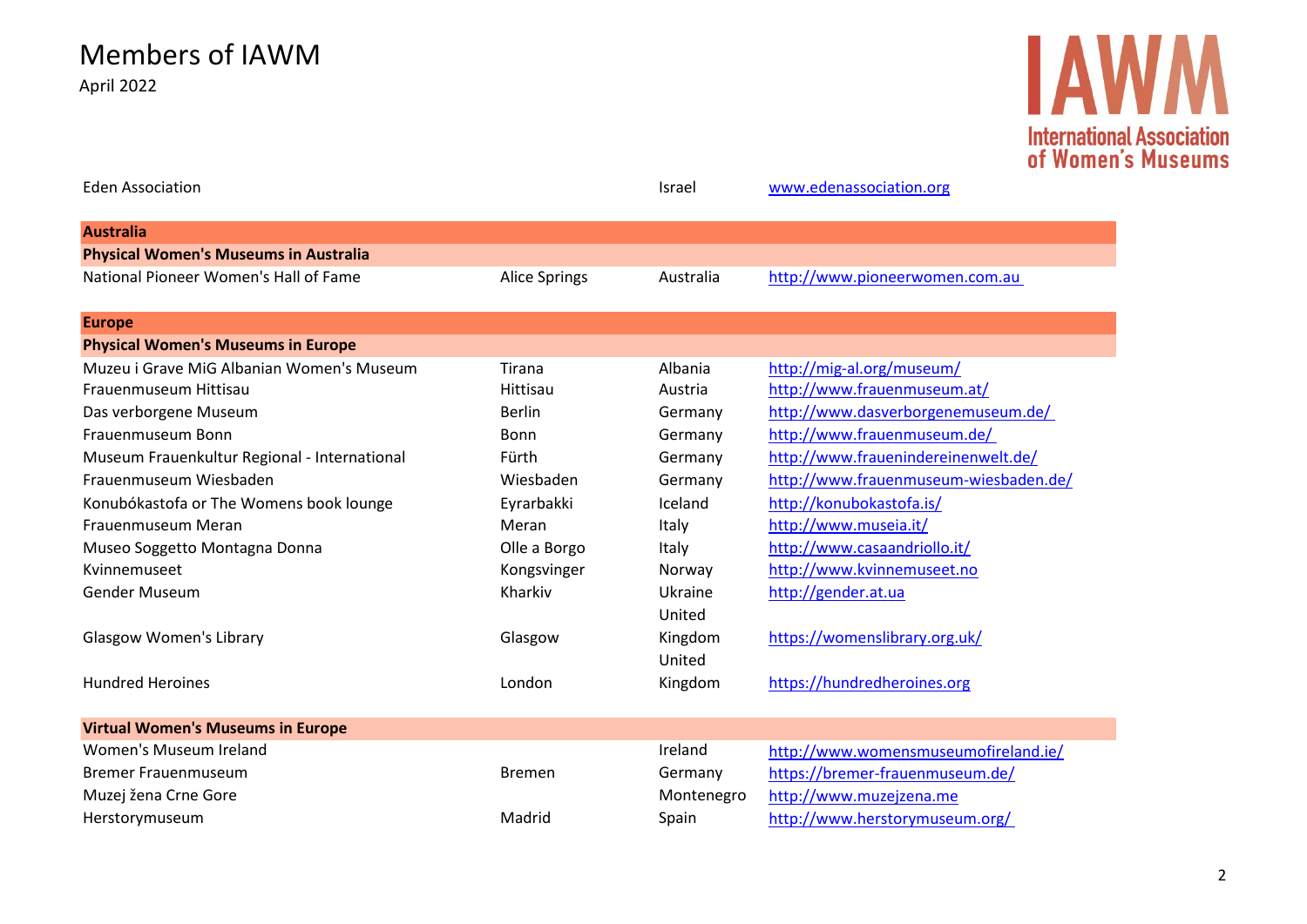### Members of IAWM April 2022

## **IAW International Association** of Women's Museums

#### **Initiatives for a Women's Museum in Europe** FBI - Institut für gesellschaftswissenschaftliche Forschung, Bildung und Information<br>Bildung und Information Udruga Domine **Split** Croatia [http://domine.hr](http://domine.hr/) Frauenmuseum Berlin and Berlin Berlin Berlin Germany <https://www.frauenmuseumberlin.de/> Frammenti di Storia al Femminile Cossano Canavese Italy [http://www.frammentisf.org](http://www.frammentisf.org/) Museo delle Donne di Milano **Milano Constantino di Milan** Milan italy [http://enciclopediadelledonne.it](http://enciclopediadelledonne.it/) Museu Internacional Da Mulher Lisbon Lisbon Lisbon Portugal <https://museudamulher.pt/> WomaN'S Museum Novi Sad Serbia [www.zenskimuzejns.org.rs](http://www.zenskimuzejns.org.rs/) Fábrica de la Memoria de la Memoria Spain de la Memoria.com Museo de Hechos y Derechos de las Mujeres - Museum of the Deeds and Rights of Women<br>the Deeds and Rights of Women La Bonne CCDFB **Barcelona** Barcelona Spain <http://labonne.org/> Interessengemeinschaft Frau und Museum Eggersriet Switzerland <http://www.ig-frauenmuseum.ch/> United است السابقة التي تقويت المستوى التي تقويت التي تقويت التي تقويت التي تقويت التي تقويت التي تقويت التي ت<br>Ringdoi التي تقويت التي تقويت التي تقويت التي تقويت التي تقويت التي تقويت التي تقويت التي تقويت التي تقويت الت United<br>Kingdom <http://invisiblewomen.org.uk/> **Gender Organizations in Europe** AWARE Paris France <https://awarewomenartists.com/en/> Hebammen für Deutschland e.V. The Bonn Germany Hebammenfuerdeutschland.de/ Erzählcafé Aktion Bonn Germany [www.erzaehlcafe.net](http://www.erzaehlcafe.net/)  ECCOM Rome Italy <http://www.eccom.it/> Women's traCEs and the Slovenia Celje Slovenia <https://www.muzej-nz-ce.si/> Interarts **Barcelona** Spain www.interarts.net **Latin America Physical Women's Museums in Latin America** Museo de la mujer argentina entry and the second Buenos Aires Argentina <http://www.museodelamujer.org.ar/>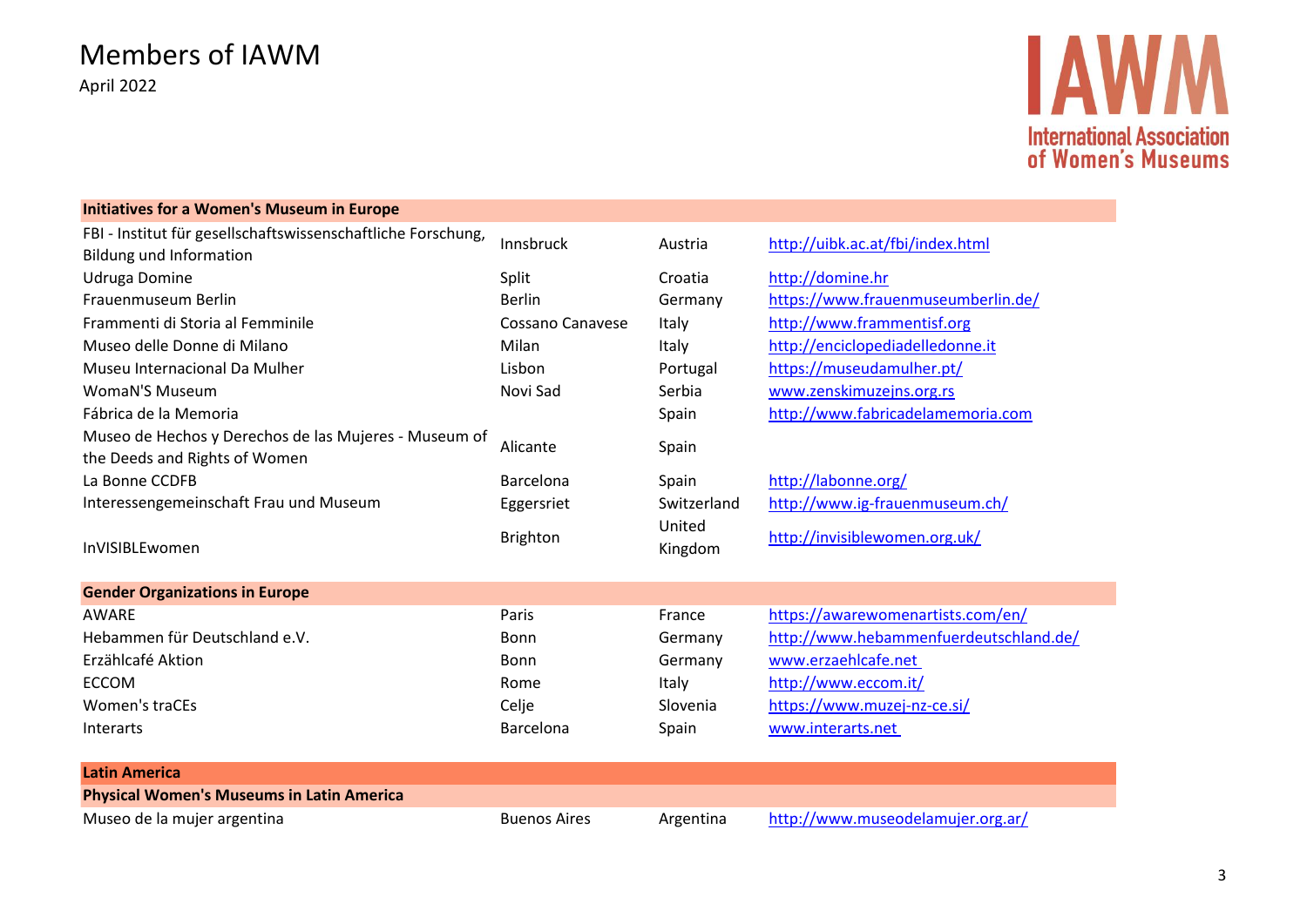## **IAWM International Association<br>of Women's Museums**

| Museo de las Mujeres                                     | Conceptión           | Chile         | https://museodelasmujereschile.cl/     |
|----------------------------------------------------------|----------------------|---------------|----------------------------------------|
| Museo de la Mujer                                        | Colonia Centro       | México        | http://www.museodelamujer.org.mx       |
|                                                          |                      |               |                                        |
| <b>Virtual Women's Museums in Latin America</b>          |                      |               |                                        |
| Museo de las Mujeres                                     | San Pedro            | Costa Rica    | http://museodelasmujeres.co.cr/        |
| <b>Initiatives for a Women's Museum in Latin America</b> |                      |               |                                        |
| Casa de la Memoria y de los Derechos Humanos de las      |                      |               |                                        |
| Mujeres                                                  | Barrancabermeja      | Colombia      | http://organizacionfemeninapopular.org |
| Museo de las Mujeres Guatemala                           | Ciudad Guatemala     | Guatemala     |                                        |
|                                                          |                      |               |                                        |
| <b>Gender Organizations in Latin America</b>             |                      |               |                                        |
| <b>Black Brazil Art</b>                                  |                      | <b>Brazil</b> | https://www.blackbrazilart.com.br/     |
| <b>North America</b>                                     |                      |               |                                        |
| <b>Physical Women's Museums in North America</b>         |                      |               |                                        |
| Musée de la Femme                                        | Longueuil            | Canada        | http://museedelafemme.qc.ca/           |
| <b>Virtual Women's Museums in North America</b>          |                      |               |                                        |
| Girl Museum                                              |                      | <b>USA</b>    | http://girlmuseum.org                  |
| <b>Global Fund for Women</b>                             | San Francisco        | <b>USA</b>    | https://www.globalfundforwomen.org/    |
|                                                          |                      |               |                                        |
| <b>Initiatives for a Women's Museum in North America</b> |                      |               |                                        |
| <b>Women's Freedom Museum</b>                            | Northbrook, Illinois | <b>USA</b>    | http://womensfreedommuseum.org/        |
| <b>Gender Organizations in North America</b>             |                      |               |                                        |
| Society of Friends of St. Ann's Academy                  | Victoria             | Canada        | www.sfsaa.org                          |